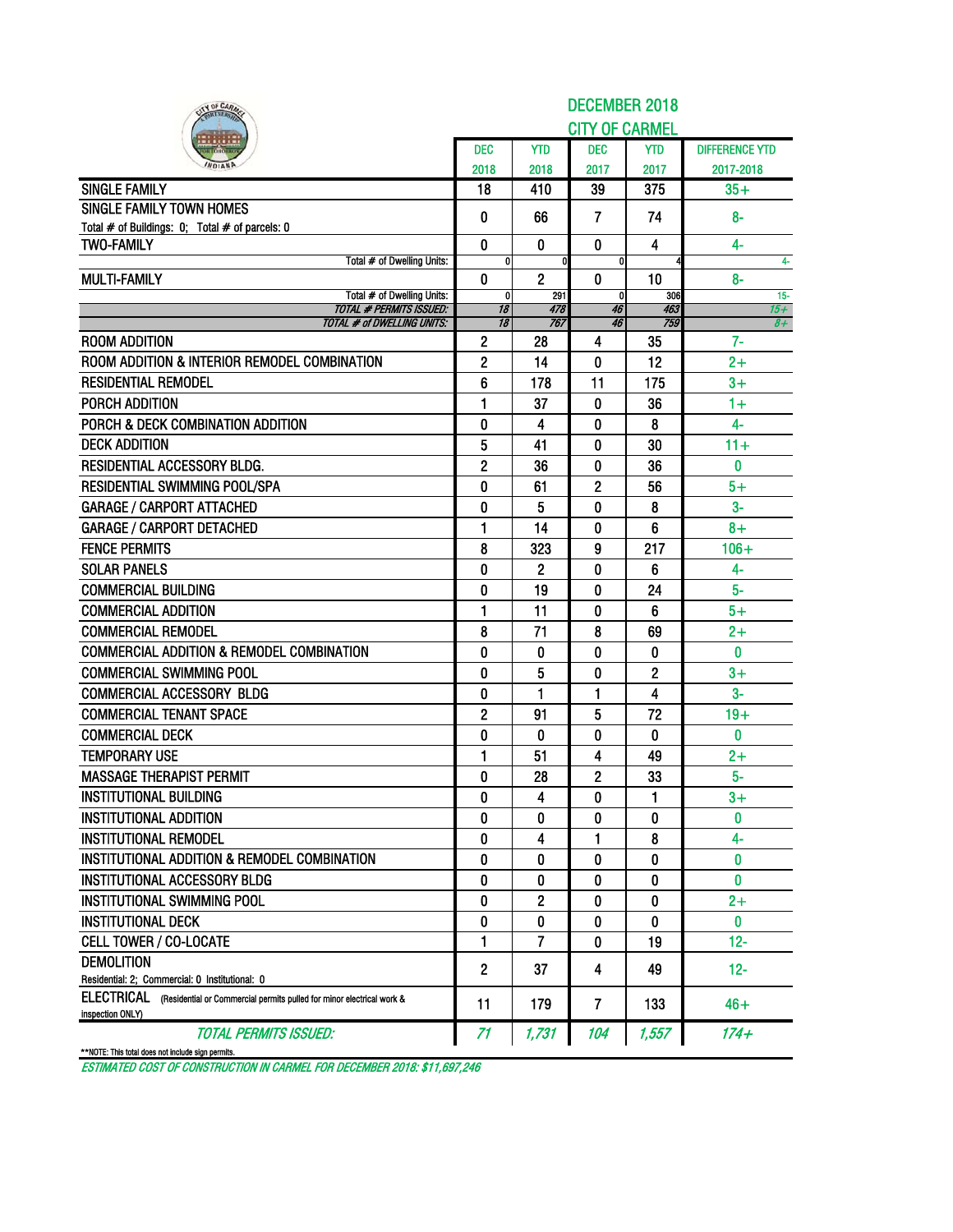### D.O.C.S. BUILDING PERMIT ACTIVITY DECEMBER 2018

COMMERCIAL, INSTITUTIONAL, & MULTI-FAMILY - NEW STRUCTURES, ACCESSORY BUILDINGS, ADDITIONS, TENANT FINISHES,REMODELS, POOLS, DECKS (Institutional includes churches, schools & public libraries) Type of Construction Total Permits Issued PERMITS ISSUED COMMERCIAL ADDITION:…….…………..……………….……..…………….…….…………………….……….…………….………....1 *●* Bub's Café Pergola, 220 SW Second St. COMMERCIAL TENANT FINISH / REMODEL:……………..….……………….……...……………….…………………………………......10 *●* Providence at Old Meridian Amenity Center, 300 Providence Blvd. *●* Bash 828 Venues, 1235 Keystone Way *●* Auto Credit Builders, 10650 N. Michigan Rd. *●* Hobby Horse Barn, 12114 Hobby Horse Dr. *●* Burn Boot Camp, 12955 Old Meridian St. #107 *●* Windsor Retreat Unit Conversion, 1426 Wind Castle Trail *●* Java House Cold Brew Coffee, 14390 Clay Terrace Blvd. *●* Tour Design Creative, 12386 Hancock St. *●* The UPS Store, 484 E. Carmel Dr. *●* Chrome Fitness, 890 E. 116th St. #140 & #142 COMMERCIAL CERTIFICATES OF OCCUPANCY ISSUED COMMERCIAL NEW STRUCTURE:…….………………….……..…………….…….…………………….……….…………….………....2 *●* Aldi, 10584 Workout Way *●* Baldwin & Chambers, 800 S. Rangeline Rd. COMMERCIAL ACCESSORY STRUCTURE:…….………………….……..…….…….…………………….……….…………….………....1 *●* Crooked Stick Maintenance Building, 11128 Crooked Stick Ln. COMMERCIAL TENANT FINISH / REMODEL:……………..………………………….……………….…………………………...………...7 *●* Enterprise Rent-A-Car, 10650 N. Michigan Rd. *● Tropical Smoothie Café, 365 W. 116<sup>th</sup> St. #120* **• David Zook State Farm,** 2472 E. 116th St. ● *Compass Construction Group, 250 E. 96<sup>th</sup> St. #100 ●* Be You Tiful Nails, 854 S. Rangeline Rd. ● Rosati's Pizza, 890 E. 116<sup>th</sup> St. *●* Dr. Cami Houda, 715 W. Carmel Dr.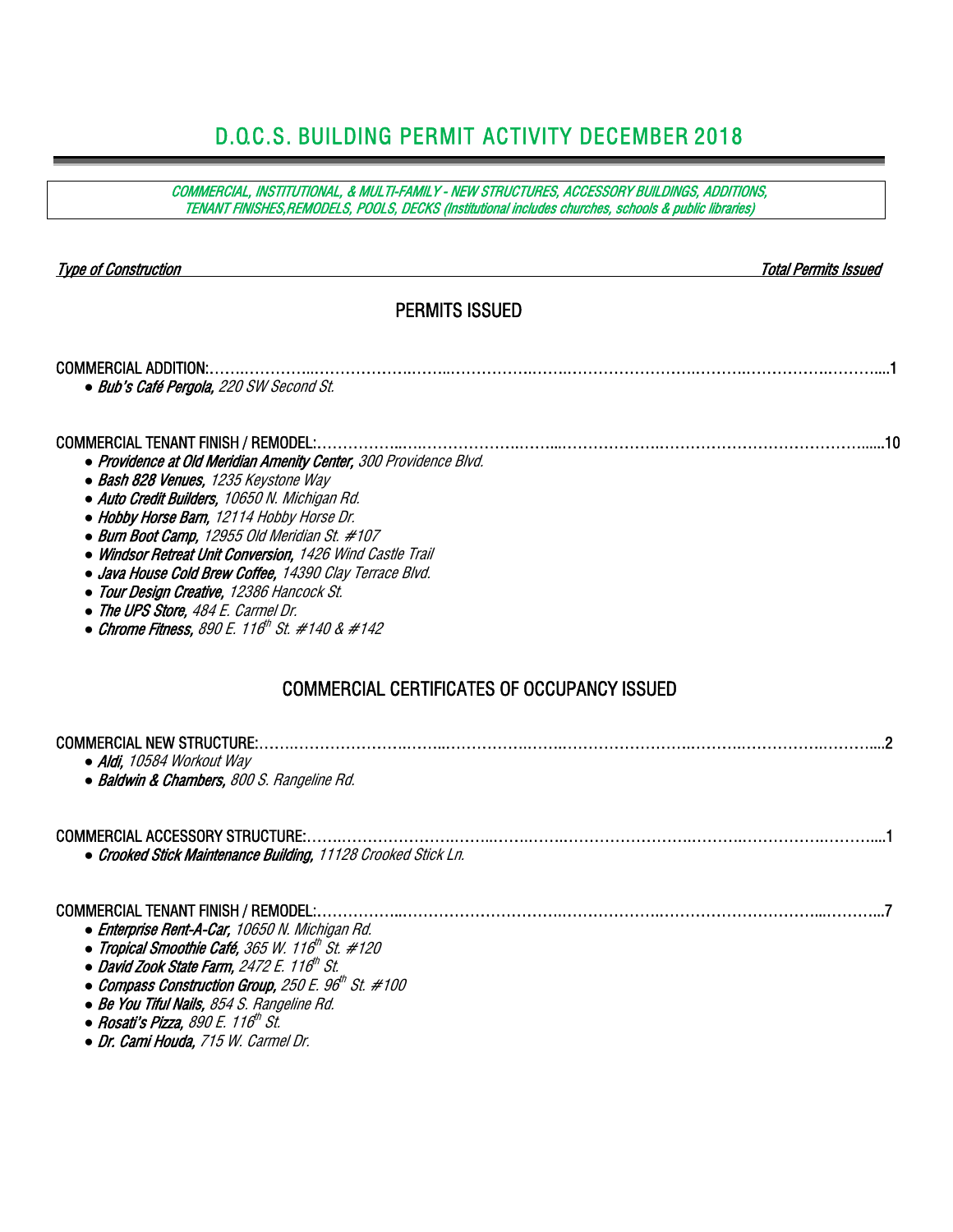|                                        | <b>DEC 2018</b> | <b>DEC 2017</b> |
|----------------------------------------|-----------------|-----------------|
| TOTAL BUILDING PERMITS ISSUED:         | 71              | 104             |
| <b>TOTAL FENCE PERMITS ISSUED:</b>     | 8               | 9               |
| <b>TOTAL SIGN PERMITS:</b>             | 21              | 25              |
| <b>BUILDING INSPECTIONS PERFORMED:</b> | 487             | 472             |
| <b>BUILDING PLAN REVIEWS:</b>          | 62              | 77              |
| PUBLIC REQUEST FOR INFORMATION (RFI):  | 78              | 12              |

# D.O.C.S. BUILDING & SIGN ACTIVITY DECEMBER 2018

## D.O.C.S. NEWS AND NOTES DECEMBER 2018

*●*Mike Sheeks attended commercial building inspector training December 10-14 in Brea, California, and became a Certified Commercial Building Inspector through the International Code Council.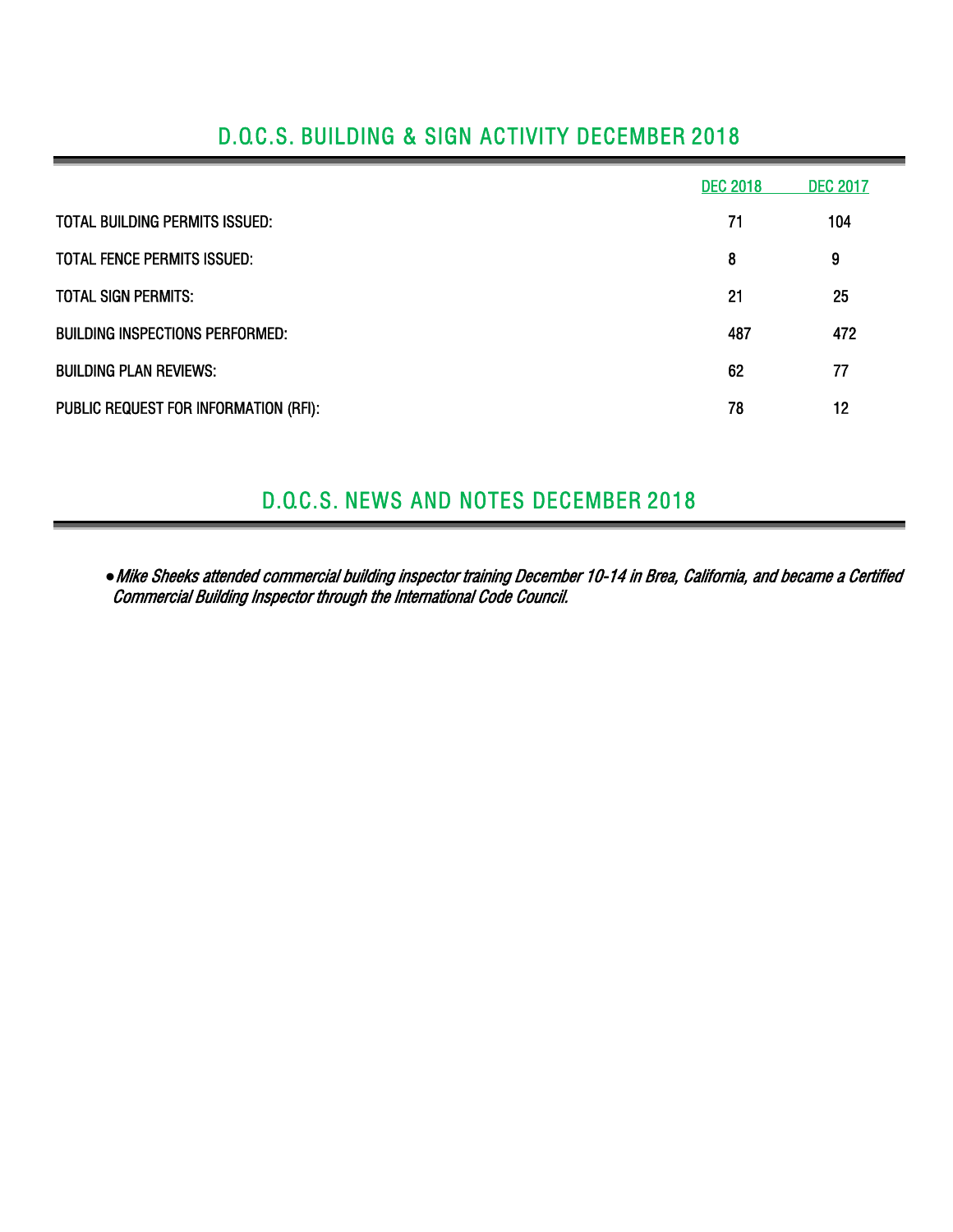# D.O.C.S. CODE ENFORCEMENT ACTIVITY DECEMBER 2018

#### CODE ENFORCEMENT TASK REPORT SUMMARY FOR DECEMBER 2018

| <b>COMPLAINTS RECEIVED</b><br>EMAIL<br>"MY CARMEL" APP<br><b>PHONE</b><br>REFERRAL<br><b>STAFF</b><br><b>WALK-IN</b> | TOTAL:<br>4<br>ხ<br>0<br>28<br>0 | <b>INSPECTION STATISTICS</b><br>NEW CASES<br>INITIAL INSPECTIONS<br>ABATEMENT<br>INITIAL VIOLATION NOTICE<br>RE-INSPECTIONS<br>CLOSED CASES |                                    |                                | TOTAL:<br>48<br>40<br>27<br>78<br>37 |
|----------------------------------------------------------------------------------------------------------------------|----------------------------------|---------------------------------------------------------------------------------------------------------------------------------------------|------------------------------------|--------------------------------|--------------------------------------|
| <b>INSPECTIONS BY AREA</b><br>NEW CASES<br>INITIAL INSPECTIONS<br><b>RE-INSPECTIONS</b><br>CLOSED CASES              | <b>WEST</b><br>12<br>8           | <b>CENTRAL</b><br>19<br>14<br>29<br>21                                                                                                      | <b>EAST</b><br>22<br>19<br>37<br>8 | TOTAL:<br>48<br>40<br>78<br>37 |                                      |

CODE ENFORCEMENT MONTHLY REPORT FOR DECEMBER 2018

| <b>TYPE OF COMPLAINT/VIOLATION</b> | <b>NEW CASES</b> | <b>TYPE OF COMPLAINT/VIOLATION</b> | <b>NEW CASES</b> |
|------------------------------------|------------------|------------------------------------|------------------|
| BUILDING CODE VIOLATIONS           | 3                | PROPERTY MAINTENANCE               | 6                |
| <b>COMMERCIAL VEHICLE</b>          | 4                | RECREATIONAL VEHICLE               | 4                |
| <b>DUMPSTER</b>                    | 0                | RIGHT-OF-WAY OBSTRUCTION           | 3                |
| <b>FARM ANIMALS</b>                |                  | SIDEWALK                           | 0                |
| <b>FENCE VIOLATION</b>             | 2                | <b>SIGNS</b>                       | 65               |
| <b>GRASS OR WEEDS</b>              | 0                | TRASH/DEBRIS                       | 14               |
| <b>HOME OCCUPATION</b>             |                  | UNSAFE BUILDING                    | 0                |
| NOISE REGULATIONS                  |                  | <b>JUNK VEHICLE</b>                |                  |
| OPEN AND ABANDONED                 | 0                | ZONING USE VIOLATIONS              |                  |
| OUTDOOR STORAGE                    | 2                | <b>OTHER</b>                       | 4                |
| PARKING IN LAWN/GREENBELT          |                  | TOTAL                              | 115              |

FORECLOSURE MONITORING SUMMARY FOR DECEMBER 2018

|                        | <b>COMPLAINTS RECEIVED</b> |                | TOTAL:      |        |  |  |  |  |
|------------------------|----------------------------|----------------|-------------|--------|--|--|--|--|
|                        | NEW CASES                  |                | 5           |        |  |  |  |  |
|                        | INITIAL INSPECTIONS        |                |             |        |  |  |  |  |
|                        | ABATEMENT                  |                |             |        |  |  |  |  |
|                        | INITIAL VIOLATION NOTICE   |                |             |        |  |  |  |  |
|                        | RE-INSPECTIONS             |                | ٠h          |        |  |  |  |  |
|                        | <b>CLOSED CASES</b>        |                |             |        |  |  |  |  |
| FORECLOSURE STATISTICS | <b>WEST</b>                | <b>CENTRAL</b> | <b>EAST</b> | TOTAL: |  |  |  |  |
| NEW CASES              | 0                          |                | 3           | ٠h     |  |  |  |  |
| INITIAL INSPECTIONS    | 0                          |                |             |        |  |  |  |  |
| RE-INSPECTIONS         |                            |                |             |        |  |  |  |  |

CLOSED CASES 0 0 0 0 0 0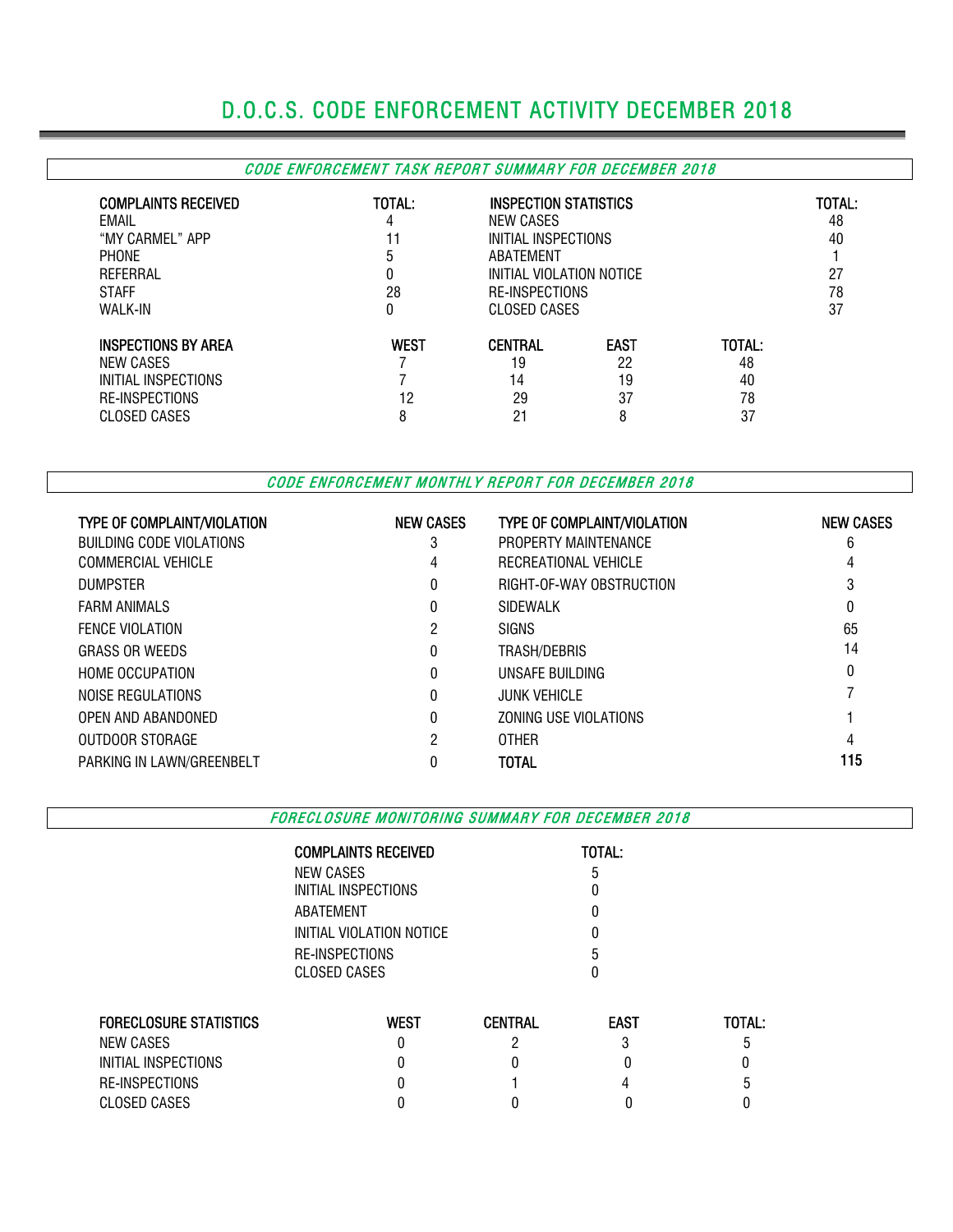## DEPARTMENT OF COMMUNITY SERVICES INCOME REPORT DECEMBER 1-31, 2018



| <b><i>NDIANA</i></b><br><b>TRANSACTION TYPE:</b>                             | <b>TRANSACTIONS:</b> | <b>AMOUNT:</b>   |
|------------------------------------------------------------------------------|----------------------|------------------|
| BUILDING PERMITS: [Includes the fee for full Certificate of Occupancy (C/O)] | 64                   | \$<br>52,361.33  |
| <b>DEMOLITION PERMITS:</b>                                                   | $\overline{2}$       | \$<br>352.00     |
| <b>LATE FEES:</b>                                                            | 0                    | \$               |
| <b>MASSAGE THERAPIST PERMITS/RENEWALS:</b>                                   | 0                    | \$               |
| RE-INSPECTION, ADDITIONAL INSPECTION, AND/OR TEMPORARY C/O:                  | 37                   | \$<br>8,964.00   |
| PLAN AMENDMENT: (Commercial / Institutional)                                 | 1                    | \$<br>353.00     |
| PLAN AMENDMENT: (Residential)                                                | 0                    | \$               |
| <b>SPECIAL EVENT PERMITS:</b>                                                | 1                    | \$<br>176.00     |
| TEMPORARY USE PERMITS/EXTENSIONS:                                            | 0                    | \$               |
| <b>APPEALS:</b>                                                              | 0                    | \$               |
| <b>DUPLICATE PLACARDS:</b>                                                   | 1                    | \$<br>19.00      |
| <b>FENCE PERMITS:</b>                                                        | $\overline{7}$       | \$<br>357.00     |
| FENCE LIABILITY WAIVER: (Paid to Hamilton County)                            | 8                    | \$<br>224.00     |
| <b>ABATEMENT:</b>                                                            | 0                    | \$               |
| ADLS:                                                                        | 3                    | \$<br>5,343.14   |
| <b>ADLS AMENDMENT:</b>                                                       | 0                    | \$<br>۰.         |
| <b>COMMITMENT AMENDMENT:</b>                                                 | 0                    | \$               |
| <b>DEVELOPMENT PLAN:</b>                                                     | $\overline{c}$       | \$<br>3,088.93   |
| <b>DEVELOPMENT PLAN AMENDMENT:</b>                                           | $\mathbf{0}$         | \$               |
| <b>HPR REVIEW:</b>                                                           | 0                    | \$               |
| <b>ORDINANCE AMENDMENT:</b>                                                  | 0                    | \$               |
| <b>PLAT VACATE:</b>                                                          | 0                    | \$               |
| <b>PRIMARY PLAT:</b>                                                         | $\mathbf{1}$         | \$<br>2,762.00   |
| PRIMARY PLAT AMENDMENT:                                                      | 0                    | \$               |
| <b>PUD ORDINANCES:</b>                                                       | 0                    | \$               |
| <b>REZONE:</b>                                                               | $\mathbf 0$          | \$               |
| <b>ADDITIONAL WAIVER:</b>                                                    | $\pmb{0}$            | \$<br>-          |
| <b>SDR SITE PLAN REVIEW:</b>                                                 | 0                    | \$               |
| <b>SECONDARY PLAT/REPLAT:</b>                                                | 3                    | \$<br>3,466.00   |
| <b>SUBDIVISION WAIVER:</b>                                                   | $\mathbf{1}$         | \$<br>1,070.00   |
| MISC. ZONING WAIVER:                                                         | 0                    | \$               |
| TAC ONLY:                                                                    | 0                    | \$               |
| DEVELOPMENT STANDARDS VARIANCE:                                              | $\overline{7}$       | \$<br>5,104.00   |
| <b>HEARING OFFICER REVIEW:</b>                                               | $\overline{c}$       | \$<br>1,422.00   |
| <b>SPECIAL EXCEPTION VARIANCE:</b>                                           | $\mathbf{0}$         | \$               |
| SPECIAL USES: (Includes Special Use Amendments)                              | 0                    | \$               |
| <b>USE VARIANCE:</b>                                                         | $\mathbf{1}$         | \$<br>2,203.00   |
| <b>SIGN PERMITS:</b>                                                         | 11                   | \$<br>2,721.17   |
| ZONING DETAILS/LETTER:                                                       | $\boldsymbol{0}$     | \$               |
| PARK & RECREATION IMPACT FEE (PRIF):                                         | 16                   | \$<br>40,786.11  |
| <b>TOTALS:</b>                                                               |                      |                  |
| <b>GENERAL FUND #101:</b>                                                    |                      | \$<br>89,986.57  |
| PRIF ACCOUNT # 106:                                                          |                      | \$<br>40,786.11  |
| <b>UTILITY FEES:</b> (Sewer/Water permits)                                   |                      | \$<br>63,778.00  |
| <b>TOTAL DEPOSIT:</b>                                                        |                      | \$<br>194,550.68 |
| Last Month's General Fund Deposit:                                           |                      | \$<br>122,702.66 |
| Last Month's Total Deposit:                                                  |                      | \$<br>397,008.66 |

NOTE: Receipts were deposited for 19 business days this month.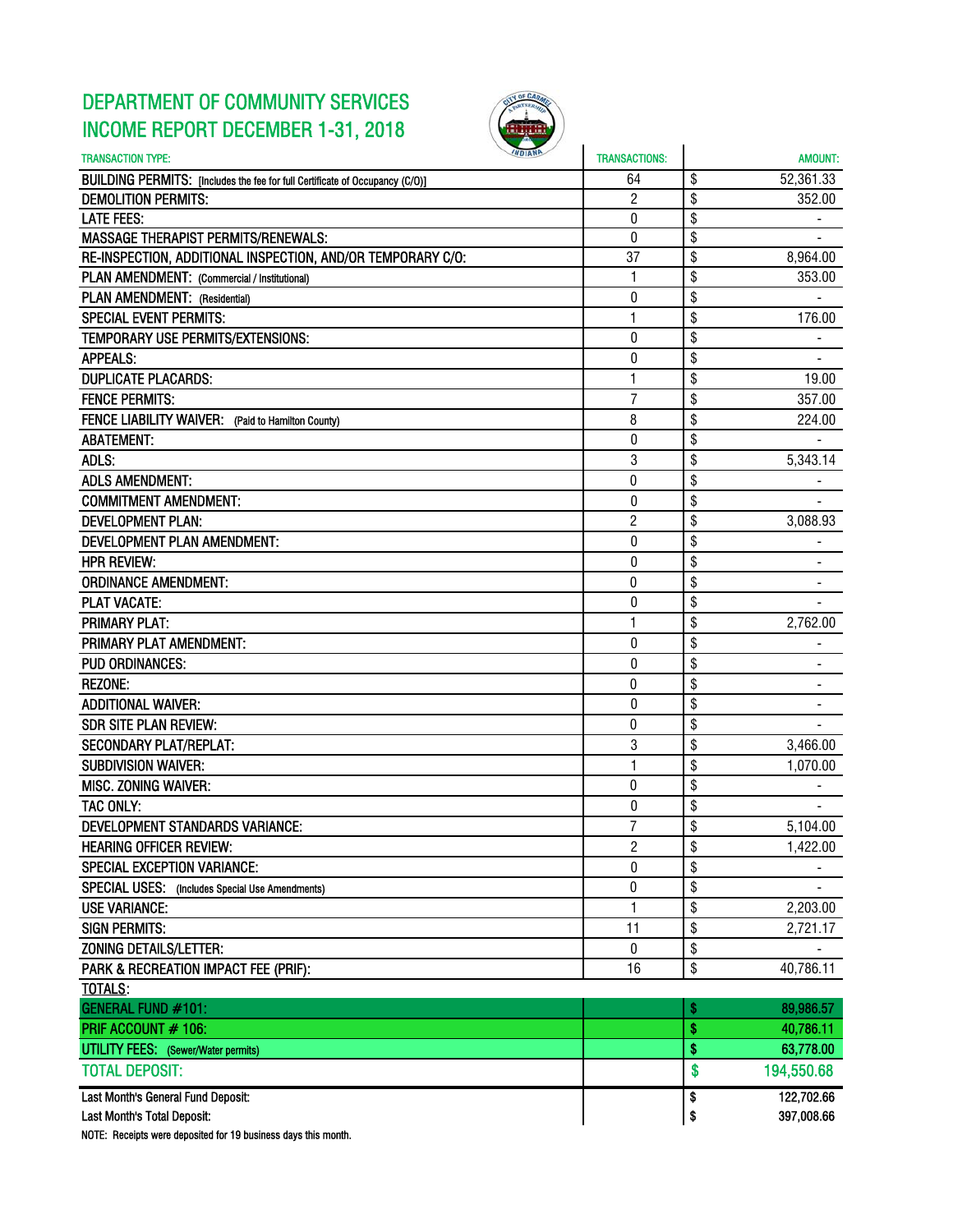### **City of Carmel Monthly Permits Issued Page 1**

| <b>Issue</b><br>Date                                                     | Status | Permit<br><b>NO</b>  | Subdiv Name                    | <b>Property Address</b>              | Permit Type Description                                            | Estimated<br>Cost of<br>Constructio | Sq Ft    | <b>Contractor Name</b>                                | <b>Contractor Address</b>                | Cont.City                                | Cont.<br>State | Cont.<br>Zip   | Cont.Phone                     | Propety Owner (as listed<br>per applicant)            | Owner Adrs                                | Owner City                            | Owner<br>State | Owner<br>Zip   |
|--------------------------------------------------------------------------|--------|----------------------|--------------------------------|--------------------------------------|--------------------------------------------------------------------|-------------------------------------|----------|-------------------------------------------------------|------------------------------------------|------------------------------------------|----------------|----------------|--------------------------------|-------------------------------------------------------|-------------------------------------------|---------------------------------------|----------------|----------------|
| 12/03/18                                                                 |        | 18110037             |                                | 1235 KEYSTONE WAY                    | COMMERCIAL TENANT FINISH                                           | \$155,375                           | 6.629    | CAPITOL CONSTRUCTION                                  | 11051 VILLAGE SQUARE LANE                | <b>ISHERS</b>                            |                | 46038          |                                | MERCHANTS 450 LLC                                     | P.O. BOX 4900 DEPT 365                    | <b>SCOTTSDALE</b>                     |                | 85261-490      |
|                                                                          |        | 18120003             | 223 NORTHRIDGE                 | 0346 N RUCKLE ST                     | FENCE PERMIT/INSPECTION                                            | \$0                                 | $\Omega$ | DRAPER CONSTRUCTION                                   | 2113 PEBBLE BEACH DR                     | <b>CARMEL</b>                            |                | 46032          |                                | BUCKLER, STEPHEN                                      | 10346 RUCKLE ST N                         | <b>INDIANAPOLIS</b>                   |                | 46280          |
| 12/04/18                                                                 |        | 18110088             |                                | 313 E CARMEL DR                      | <b>EMPORARY USE SPECIAL EVENT</b>                                  | \$0                                 | $\Omega$ | <b>CLASSIC RENTAL</b>                                 | 1333 E 86TH ST                           | <b>NDIANAPOLIS</b>                       |                |                | 46240 (317) 253-0586           | V & J LAND HOLDINGS LLC                               | 313 CARMEL DR E                           | CARMEL                                |                | 46032          |
|                                                                          |        | 18120011             |                                | 2263 GLEBE ST                        | <b>ENCE PERMIT/INSPECTION</b>                                      | \$0                                 | $\Omega$ | <b>SLIDDEN FENCE CO. INC</b>                          | PO BOX 481                               | <b>ESTFIELD</b>                          |                | 46074          | 317) 867-5140                  | DAVIS, WILLIAM & KATIE                                | 2263 GLEBE ST                             | CARMEL                                |                | 46032          |
| 12/05/18                                                                 |        | 18110045             |                                | 635 W. MAIN ST - CELL TOWER          | COMMERCIAL CELL CO-LOCATE                                          | \$75,000                            | 10       | <b>CROWN CASTLE</b>                                   | 9045 RIVER RD #425                       | NDIANAPOLIS                              |                | 46240          | 317) 249-2028                  | <b>CROWN CASTLE</b>                                   | 2000 CORPORATE DF                         | CANONSBURG                            |                | 15317          |
|                                                                          |        | 18110046             |                                | 300 PROVIDENCE BLVD - PROVIDENCE AME | <b>COMMERCIAL REMODEL</b>                                          | \$330,000                           | 9,200    | HOLT CONSTRUCTION GROUP                               | 8846 E 33RD ST                           | NDIANAPOLIS                              |                | 46226          | (317) 898-9002                 | PROVIDENCE AT OLD MERIDIAN                            | 300 PROVIDENCE BLVD                       | CARMEL                                |                | 46032          |
|                                                                          |        | 18110104             | THE PRESERVE AT BEAR CREEK     | 4457 EVERGREEN TRAIL                 | RESIDENTIAL SINGLE FAMILY DWELLING                                 | \$425,000                           | 5,821    | PULTE HOMES OF INDIANA                                | 1590 N MERIDIAN ST #530                  | CARMEL                                   |                | 46032          | 317) 575-2350                  | PULTE HOMES                                           | 11590 MERIDIAN ST N #530                  | CARMEL                                |                | 46032          |
|                                                                          |        | 18110108             | VILLAGE OF WESTCLAY            | 1782 BLYTHE ST                       | RESIDENTIAL SINGLE FAMILY DWELLING                                 | \$702,000                           | 7.600    | PULTE HOMES OF INDIANA                                | 1590 N MERIDIAN ST #530                  | CARMEL                                   |                | 46032          | 317) 575-2350                  | PULTE HOMES                                           | 11590 N. MERIDIAN ST #530                 | CARMEL                                |                | 46032          |
|                                                                          |        | 18110131<br>90       | SUNRISE ON THE MONON           | <b>856 BUCKLEBURY LN</b>             | RESIDENTIAL SINGLE FAMILY DWELLING                                 | \$450,000                           | 4,430    | *OLD TOWN DESIGN                                      | 132 S RANGELINE RD STE 200               | CARMEL                                   |                | 46032          | (317) 626-8486                 | CARDENAS, TONY & MELISSA                              | 2960 JASON ST                             | CARMEL                                |                | 46033          |
|                                                                          |        | 18110132             | SUNRISE ON THE MONON           | <b>508 EVENSTAR BLVD</b>             | RESIDENTIAL SINGLE FAMILY DWELLING                                 | \$400,000                           | 2897     | OLD TOWN DESIGN                                       | 132 S RANGELINE RD STE 200               | <b>ARMEL</b>                             |                | 46032          | 317) 626-8486                  | OLD TOWN DEVELOPMENT, LLC                             | 1132 SOUTH RANGE LINE ROAD                | CARMEL                                |                | 46032          |
|                                                                          |        | 18110133             | JACKSON'S GRANT ON WILLIAMS CR | 509 DICKSON LANE                     | RESIDENTIAL SINGLE FAMILY DWELLING                                 | \$520,000                           | 5.121    | <b>OLD TOWN DESIGN</b>                                | 132 S RANGELINE RD STE 200               | <b>ARMEL</b>                             |                | 46032          | 317) 626-8486                  | KRESS, DAVID & FIONA                                  | 13325 BERWICK LANE                        | CARMEI                                |                | 46032          |
|                                                                          |        | 18120017             | <b>WOODLAND SPRINGS</b>        | 1332 ROLLING SPGS                    | <b>LECTRICAL PERMIT/INSPECTION</b>                                 | \$0                                 |          | <b>MISTER SPARKY</b>                                  | 5561 W. 74TH ST                          | NDIANAPOLIS                              |                | 46268          | 317) 874-8748                  | SHUBLAK, ALICIA                                       | 11332 ROLLING SPRINGS DR                  | CARMEI                                |                | 46032          |
|                                                                          |        | 18120020             | <b>WILSON'S VILLAGE</b>        | 725 COLLEGE WAY                      | ELECTRICAL PERMIT/INSPECTION                                       | \$0                                 | $\Omega$ | SIMPLE ELECTRIC                                       | 305 E THOMPSON RD                        | NDIANAPOLIS                              |                | 46227          |                                | GREGG, PAUL S                                         | 725 COLLEGE WAY                           | CARMEL                                |                | 46032          |
| 12/06/18                                                                 |        | 18110009             | 108 HUNTINGTON CHASE           | 11570 SUTTON PLACE DR                | RESIDENTIAL ADDITION AND REMODEL                                   | \$0                                 | $\Omega$ | <b>MORTON, STEVE</b>                                  | 10370 N CR 471 B                         | <b>PITTSBORO</b>                         |                | 46167          | (317) 918-7985                 | BARTHEL, KENNETH                                      | 11570 SUTTON PL DR E                      | CARMEL                                |                | 46032          |
| 12/07/18                                                                 |        | 18110056             | <b>LOST OAKS AT HAVERSTICK</b> | <b>3887 RIVER BIRCH WAY</b>          | RESIDENTIAL ADDITION-ROOM(S)                                       | \$44,000                            | 192      | HE TRIM WRIGHT                                        | 4206 W 146TH ST                          | WESTFEILD                                |                | 46074          | (317) 714-8376                 | JOSEPH, FRANK & SUZY                                  | 13887 RIVER BIRCH WAY                     | CARMEL                                |                | 46033          |
|                                                                          |        | 18110121             | <b>CAROLINA COMMONS</b>        | <b>3968 CHADWICK DR</b>              | RESIDENTIAL DECK ADDITION                                          | \$11,000                            | 108      | HITTLE CONSTRUCTION                                   | 17466 WASHINGTON ST                      | VESTFIELD                                |                | 46074          | (317) 896-9073                 | DE DIOS, ALFONSO & RAQUEL                             | 3968 CHADWICK DR                          | CARMEL                                |                | 46033          |
|                                                                          |        | 18110134             |                                | 365 W 116TH ST                       | <b>BANNER SIGN TEMPORARY</b>                                       | \$0                                 | 20       | OHNSON SIGN COMAPNY                                   | 2240 LANSING AVE                         | <b>ACKSON</b>                            |                | 49202          | (517) 784-3720                 | STARBUCKS COFFEE CO                                   | 564 W RANDOLPH ST                         | CHICAGO                               |                | 30661          |
|                                                                          |        | 18120028             | <b>CHERRY CREEK ESTATES</b>    | 6549 IROQUOIS LN                     | <b>ENCE PERMIT/INSPECTION</b>                                      | \$0                                 |          | <b>OWES</b>                                           | 6711 E WHITESTOWN PARKWAY                | <b>IONSVILLE</b>                         |                | 46077          | 317) 769-2373                  | <b>OURNIL, ERIC &amp; CHRISTINE HAKOPIAN</b>          | 6549 IROQUOIS LN                          | CARMEI                                |                | 46033          |
| 12/10/18                                                                 |        | 18110053             | THE GROVE AT THE LEGACY        | 7030 MCCAIN WAY                      | RESIDENTIAL SINGLE FAMILY DWELLING                                 | \$382,555                           | 3,169    | *PYATT BUILDERS                                       | 168 W CARMEL DR                          | ARMEI                                    |                | 46033          | 317) 981-0211                  | PYATT BUILDERS                                        | 168 W CARMEL DRIVE                        | CARMEI                                |                | 46032          |
|                                                                          |        | 18110069             | SHADOW WOOD                    | 14474 FIR CT                         | RESIDENTIAL SINGLE FAMILY DWELLING                                 | \$380,000                           | 3.348    | PULTE HOMES OF INDIANA                                | 11590 N MERIDIAN ST #530                 | <b>ARMEL</b>                             |                | 46032          | 317) 575-2350                  | PULTE HOMES                                           | 11590 MERIDIAN ST N #530                  | CARMEL                                |                | 46032          |
|                                                                          |        | 18110073             |                                | 0650 N MICHIGAN RD                   | COMMERCIAL REMODEL                                                 | \$36,000                            | 1.370    | & W CORPORATION                                       | 3841 W MORRIS ST                         | NDIANAPOLIS                              |                | 46241          | 317) 244-7637                  | <b>PEARSON AUTOMOTIVE</b>                             | 10650 N MICHIGAN RD                       | ZIONSVILLE                            |                | 46077          |
|                                                                          |        | 18120010<br>34       | THE GROVE AT THE LEGACY        | 4282 SPURR LN                        | RESIDENTIAL SINGLE FAMILY DWELLING                                 | \$361,485                           | 2,722    | *PYATT BUILDERS                                       | 168 W CARMEL DR                          | CARMEL                                   |                | 46033          | (317) 981-0211                 | PM DEVELOPMENT HOLDINGS, LLC                          | 168 WEST CARMEL DR                        | CARMEL                                |                | 46032          |
|                                                                          |        | 18120019<br>55       | THE GROVE AT THE LEGACY        | 4253 JAMES DEAN DR                   | RESIDENTIAL SINGLE FAMILY DWELLING                                 | \$331,490                           | 2,915    | <b>PYATT BUILDERS</b>                                 | 168 W CARMEL DR                          | ARMEI                                    |                | 46033          | 317) 981-0211                  | *PYATT RUILDERS                                       | 168 W CARMEL DR                           | CARMEL                                |                | 46033          |
|                                                                          |        | 18120032             | <b>LAKESIDE PARK</b>           | 3670 FIELDSHIRE TER                  | ENCE PERMIT/INSPECTION                                             | \$0                                 | $\Omega$ | <b>AFFORDABLE FENCE BUILDERS</b>                      | 6023 E 26TH ST                           | NCIANAPOLIS                              |                | 46219          |                                | <b>CHOBANY, ADAM &amp; SHELBY</b>                     | 13670 FIELDSHIRE TER                      | CARMEI                                |                | 46074          |
|                                                                          |        | 18120033             | <b>LAKESIDE PARK</b>           | 13724 AMBLEWIND PL                   | FENCE PERMIT/INSPECTION                                            | \$0                                 | $\Omega$ | ORAPER CONSTRUCTION                                   | 2113 PEBBLE BEACH DR                     | CARMEL                                   |                | 46032          |                                | RANKIN, JAMES & KIMBERLY                              | 13724 AMBLEWIND P                         | CARMEL                                |                | 46074          |
| 12/11/18                                                                 |        | 18120015             | 182 WOODLAND GOLF CLUB         | 966 E 110TH ST                       | RESIDENTIAL DETACHED GARAGE OR CARPOR                              | \$73,600                            | 832      | <b>DAN ELLIOTT, INC</b>                               | 6751 CLARA ST                            | NDIANAPOLIS                              |                | 46250          | (317) 849-9138                 | REASNER, DAVE P & CHERYL C                            | 1966 E 110TH ST                           | <b>INDIANAPOLIS</b>                   |                | 46280          |
|                                                                          |        | 18120039             | <b>HUNTINGTON CHASE</b>        | 1596 BRAEMAR CT                      | ELECTRICAL PERMIT/INSPECTION                                       | \$0                                 | $\circ$  | <b>MISTER SPARKY</b>                                  | 5561 W. 74TH ST                          | <b>NDIANAPOLIS</b>                       |                | 46268          | (317) 874-8748                 | COUTURE, KATHY                                        | 11596 BRAEMAR CT                          | CARMEL                                |                | 46032          |
|                                                                          |        | 18120040             |                                | 4355 W 121ST ST                      | ELECTRICAL PERMIT/INSPECTION                                       | \$0                                 | $\Omega$ | <b>ELECTRIC TODAY</b>                                 | 17520 DARTOWN ROAD, UNTI 285             | <b>ESTFIELD</b>                          |                | 46074          | (317) 252-0380                 | <b>IBNEY GLEN LLC</b>                                 | 11850 SHELBORNE RD                        | CARMEL                                |                | 46032          |
| 12/12/18                                                                 |        | 18100130             |                                | 702 W MAIN ST                        | RESIDENTIAL SINGLE FAMILY DWELLING                                 | \$2,500,000                         | 20.935   | CARRINGTON HOMES. INC.                                | 3250 N 600 W                             | <b>ACCORDSVILLE</b>                      |                | 46055          | 317) 336-8002                  | SINGH, SUHKWINDER & PRITPAL KAUR                      | 1702 W MAIN ST                            | CARMEL                                |                | 46032          |
|                                                                          |        | 18110048             | JACKSON'S GRANT ON WILLIAMS CR | 1139 FRENZEL PKWY                    | RESIDENTIAL DECK ADDITION                                          | \$11,500                            | 340      | <b>NR COMPANIES, INC.</b>                             | 15266 HERRIMAN BLVD                      | <b>VOBLESVILLE</b>                       |                | 46060          |                                | <b>DONALDSON, MIKE</b>                                | 1139 FRENZEL PARKWAY                      | CARMEL                                |                | 16032          |
|                                                                          |        | 18110116             | CHAPMAN'S CLAIM AT PRAIRIE VIE | 959 HEATON PASS                      | RESIDENTIAL PORCH ADDITION                                         | \$21.954                            | 32       | LIFESTYLE GROUP. THE                                  | <b>6230 SOUTHEASTERN AVE</b>             | NDIANAPOLIS                              |                | 46203          | 317) 352-9022                  | OCASLIO, KYLE                                         | 5959 HEATON PASS                          | CARMEL                                |                | 16033          |
|                                                                          |        | 18110129             | <b>LADY HAMILTON ESTATES</b>   | 0940 BEECHWOOD DR E                  | RESIDENTIAL DECK ADDITION                                          | \$4,200                             | 212      | LUNAR CONSTRUCTION                                    | 15266 HERRIMAN RIVD                      | <b>VOBLESVILLE</b>                       |                | 46060          | (317) 284-4253                 | RENNER, SCOTT                                         | 10940 BEECHWOOD DR B                      | <b>INDIANAPOLIS</b>                   |                | 46280          |
|                                                                          |        | 18120006             |                                | 1017 W MAIN ST                       | WALL SIGN PERMANENT                                                | \$0                                 | 25       | SIGN CRAFT INDUSTRIES                                 | <b>8816 CORPORATION DRIVE</b>            | NDIANPOLIS                               |                | 46256          |                                | RELIANT PARNTERS                                      | 6311 WESTEILED BLVD                       | <b>INDIANAPOLIS</b>                   |                | 46220          |
|                                                                          |        | 18120007             |                                | 1017 W MAIN ST                       | <b>WALL SIGN PERMANENT</b>                                         | \$0                                 | 19       | <b>IGN CRAFT INDUSTRIES</b>                           | 816 CORPORATION DRIVE                    | <b>NDIANPOLIS</b>                        |                | 46256          |                                | RELIANT PARNTERS                                      | 6311 WESTFILED BLVD                       | <b>INDIANAPOLIS</b>                   |                | 46220          |
| 12/13/18                                                                 |        | 18110107<br>32       | <b>CLAY CORNER</b>             | 573 JENSEN DR                        | RESIDENTIAL SINGLE FAMILY DWELLING                                 | \$200,000                           | 3.842    | <b>'CALATLANTIC HOMES</b>                             | 3025 NORTH RIVER RD SUITE 100            | <b>INDIANAPOLIS</b>                      |                | 46240          | (317) 846-2783                 | <b>CALATI ANTIC HOMES</b>                             | 9025 NORTH RIVER RD, SUITE 100            | <b>INDIANAPOLIS</b>                   |                | 46240          |
|                                                                          |        | 18120012             | PLUM CREEK NORTH               | 3236 DUNWOODY LN                     | <b>RESIDENTIAL REMODEL</b>                                         | \$21,806                            | 681      | CMH BUILDERS INC                                      | <b>3847 COMMERCE PARK PLACE</b>          | NDIANAPOLIS                              |                | 46268          | (317) 714-6536                 | OSOSKI, MIKE & ROSEANNE                               | 13236 DUNWOODY LANE                       | CARMEL                                |                | 46033          |
|                                                                          |        | 18120038             | LAKEWOOD GARDENS               | <b>860 SUNNYMEADE LN</b>             | <b>LECTRICAL PERMIT/INSPECTION</b>                                 | \$0                                 | $\Omega$ | <b>BARTH ELECTRIC</b>                                 | 1934 N ILLINOIS                          | VDIANAPOLIS                              |                | 46202          | 317) 924-6226                  | <b>JAVIDSON, KELLY</b>                                | 9860 SUNNYMEADE LANE                      | <b>INDIANAPOLIS</b><br><b>FISHERS</b> |                | 46280          |
|                                                                          |        | 18120048             |                                | LOT 288 JACKSONS GRANT               | FLECTRICAL PERMIT/INSPECTION                                       | \$0                                 | $\Omega$ | <b>UMINAIRE SERVICE</b>                               | 10652 DEANDRA DF                         | <b>IONSVILLE</b>                         |                | 46077          | (317) 574-1164                 | REPUBLIC DEVELOPMENT                                  | <b>13578 E MAIN ST</b>                    |                                       |                | 46038          |
|                                                                          |        | 18120049             |                                | LOT 294 JACKSONS GRANT               | ELECTRICAL PERMIT/INSPECTION                                       | \$0                                 | $\Omega$ | <b>UMINAIRE SERVICE</b>                               | 10652 DEANDRA DR                         | ZIONSVILLE                               |                | 46077          | (317) 574-1164                 | REPUBLIC DEVELOPMENT                                  | <b>13578 E MAIN ST</b>                    | <b>FISHERS</b>                        |                | 46038          |
| 12/14/18                                                                 |        | 18120050             | NEWARK                         | OT 304 JACKSONS GRANT                | ELECTRICAL PERMIT/INSPECTION                                       | \$0                                 |          | UMINAIRE SERVICE                                      | 10652 DEANDRA DR                         | <b>IONSVILLE</b>                         |                | 46077          | (317) 574-1164                 | REPUBLIC DEVELOPMENT                                  | 13578 E MAIN ST                           | <b>FISHERS</b><br>CARMEL              |                | 46038          |
|                                                                          |        | 18100150             | BROOKSHIRE VILLAGE             | 910 OSWEGO RD<br>2291 BROMPTON RD    | <b>DEMOLITION</b>                                                  | \$0                                 | $\Omega$ | CUSTOM LIVING INC<br><b>SHPAUGH ELECTRIC. INC</b>     | 5335 WINTHROP AVE                        | NDIANAPOLIS<br>VESTEIELD                 |                | 46220<br>46074 | 317) 289-5990                  | SMITH, CHARLIE & LEIGH                                | 13021 CRICKLEWOOD CT<br>12291 BROMPTON RD | CARMEL                                |                | 46033<br>16033 |
| 12/17/18                                                                 |        | 18120055<br>18120004 | <b>ORCHARD PARK</b>            |                                      | <b>LECTRICAL PERMIT/INSPECTION</b><br>RESIDENTIAL ADDITION-ROOM(S) | \$0<br>\$40,447                     | $\Omega$ |                                                       | 17902 N US 31, STE 5                     | <b>MUNCIE</b>                            |                | 47304          | 317) 896-2605<br>800) 466-5044 | SEELEY, EVELYN<br><b>BROWN, MICHAEL</b>               |                                           | <b>INDIANAPOLIS</b>                   |                |                |
|                                                                          |        | 18120068             | <b>WILSON'S VILLAGE</b>        | 10319 VALLEY RD<br>WILSON DR         | <b>ENCE PERMIT/INSPECTION</b>                                      | \$0                                 | 168      | LJ STONE CO INC.<br><b>IULLSEYE FENCE DESIGN INC.</b> | 9100 N WHEELING AVE<br><b>PO BOX 941</b> |                                          |                | 46061-         | 317) 774-0197                  | ANDQUIST, BRENT                                       | 10319 VALLEY RD<br>6 WILSON DR            | CARMEL                                |                | 46280<br>46032 |
|                                                                          |        | 18120069             | CLARIDGE FARM                  | <b>2562 PEMBROOKE CIR</b>            | FENCE PERMIT/INSPECTION                                            | \$0                                 | $\Omega$ | BULLSEYE FENCE DESIGN INC                             | PO BOX 941                               | <b>VOBLESVILLE</b><br><b>NOBLESVILLE</b> |                | 46061-         | (317) 774-0197                 | SCHROEDER. RYAN & STEPHANIE SCHEN 12562 PEMBROOKE CIF |                                           | CARMEL                                |                | 46032          |
| 12/18/18                                                                 |        | 18090175             | JACKSON'S GRANT ON WILLIAMS CR | 12114 HOBBY HORSE DR - HOBBY HORSE I | COMMERCIAL REMODEL                                                 | \$350,000                           | 2.614    | HOMES BY JOHN MCKENZIE                                | 4631 LISBORN DR.                         | CARMEL                                   |                | 46033          | (317) 574-7616                 | <b>JACKSON'S GRANT HOA</b>                            | 941 E 86TH ST #225                        | <b>INDIANAPOLIS</b>                   |                | 46240          |
|                                                                          |        | 18110106             | MONON AND MAIN                 | 228 W MAIN ST                        | RESIDENTIAL REMODEL                                                | \$9,500                             | 500      | LL AROUND FIXIN LLC                                   | 211 IRONWOOD CIR                         | <b>NOBLESVILLE</b>                       |                | 46062          | (317) 518-5087                 | HOFFER, ROLAND                                        | 228 W MAIN ST                             | CARMEL                                |                | 46032          |
|                                                                          |        | 18110112             | 247 CHERRY CREEK ESTATES       | 6571 PADDLE DE                       | RESIDENTIAL ACCESSORY STRUCTURE                                    | \$15,000                            | 132      | <b><i>ICSWAIN. DON</i></b>                            | <b>4515 TARRAGON DR</b>                  | NDIANAPOLIS                              |                | 46237          |                                | POTTS. JAMES                                          | 6571 PADDLE DE                            | CARMEL                                |                | 46237          |
|                                                                          |        |                      |                                |                                      |                                                                    |                                     |          |                                                       |                                          |                                          |                |                |                                |                                                       |                                           |                                       |                |                |
| <b>Total Permits: 74</b><br><b>Total Estimated Cost of Construction:</b> |        |                      |                                |                                      |                                                                    |                                     |          |                                                       |                                          | \$11,697,246.00                          |                |                | Total Sq.Ft.:                  | 132.564                                               |                                           |                                       |                |                |

**Status(Stat Column) codes mean: O=Open/incomplete; C=Closed/completed (includes completed permits where C/O's are not issued-like demolition or separate electrical permits); E=Expired-project may or may not have been completed, but no inspections have been scheduled. V=VOID-Permit voided.**